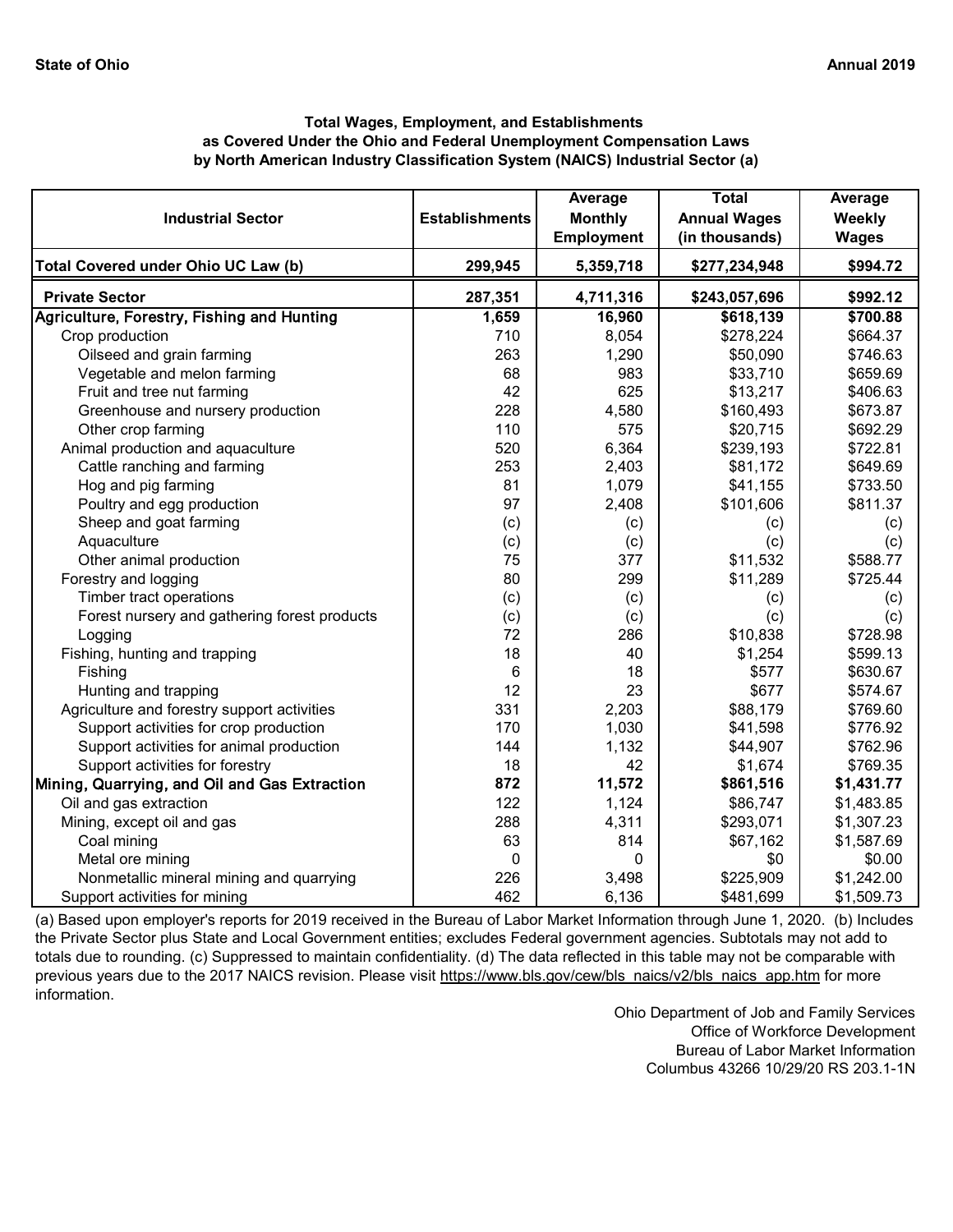|                                               |                       | Average           | <b>Total</b>        | Average      |
|-----------------------------------------------|-----------------------|-------------------|---------------------|--------------|
| <b>Industrial Sector</b>                      | <b>Establishments</b> | <b>Monthly</b>    | <b>Annual Wages</b> | Weekly       |
|                                               |                       | <b>Employment</b> | (in thousands)      | <b>Wages</b> |
| <b>Utilities</b>                              | 617                   | 18,692            | \$1,910,354         | \$1,965.42   |
| <b>Utilities</b>                              | 617                   | 18,692            | \$1,910,354         | \$1,965.42   |
| Power generation and supply                   | 355                   | 11,993            | \$1,304,276         | \$2,091.44   |
| Natural gas distribution                      | 158                   | 5,450             | \$529,101           | \$1,867.04   |
| Water, sewage and other systems               | 104                   | 1,249             | \$76,977            | \$1,184.98   |
| <b>Construction</b>                           | 23,405                | 226,563           | \$14,133,716        | \$1,199.67   |
| Construction of buildings                     | 6,494                 | 50,077            | \$3,247,064         | \$1,246.96   |
| Residential building construction             | 4,730                 | 21,020            | \$1,113,693         | \$1,018.92   |
| Nonresidential building construction          | 1,764                 | 29,057            | \$2,133,370         | \$1,411.92   |
| Heavy and civil engineering construction      | 1,574                 | 31,179            | \$2,511,419         | \$1,549.02   |
| Utility system construction                   | 821                   | 17,916            | \$1,428,777         | \$1,533.65   |
| Land subdivision                              | 109                   | 501               | \$37,497            | \$1,439.08   |
| Highway, street, and bridge construction      | 439                   | 10,969            | \$920,887           | \$1,614.44   |
| Other heavy construction                      | 206                   | 1,793             | \$124,258           | \$1,332.98   |
| Specialty trade contractors                   | 15,337                | 145,308           | \$8,375,233         | \$1,108.42   |
| Building foundation and exterior contractors  | 3,438                 | 29,112            | \$1,543,920         | \$1,019.88   |
| Building equipment contractors                | 5,925                 | 73,071            | \$4,500,856         | \$1,184.54   |
| <b>Building finishing contractors</b>         | 3,252                 | 21,633            | \$1,091,175         | \$970.02     |
| Other specialty trade contractors             | 2,723                 | 21,492            | \$1,239,283         | \$1,108.88   |
| Manufacturing                                 | 15,486                | 700,786           | \$44,064,059        | \$1,209.19   |
| Food manufacturing                            | 1,088                 | 59,900            | \$3,191,221         | \$1,024.54   |
| Animal food manufacturing                     | 84                    | 2,805             | \$167,197           | \$1,146.46   |
| Grain and oilseed milling                     | (c)                   | (c)               | (c)                 | (c)          |
| Sugar and confectionery product manufacturing | 90                    | 2,436             | \$88,496            | \$698.54     |
| Fruit and vegetable preserving and specialty  | 77                    | 11,444            | \$708,281           | \$1,190.23   |
| Dairy product manufacturing                   | 74                    | 7,876             | \$588,787           | \$1,437.62   |
| Animal slaughtering and processing            | 139                   | 11,175            | \$516,311           | \$888.48     |
| Seafood product preparation and packaging     | (c)                   | (c)               | (c)                 | (c)          |
| Bakeries and tortilla manufacturing           | 456                   | 11,873            | \$474,849           | \$769.12     |
| Other food manufacturing                      | 128                   | 10,206            | \$504,627           | \$950.83     |
| Beverage and tobacco product manufacturing    | 344                   | 10,385            | \$505,485           | \$936.04     |
| Beverage manufacturing                        | 344                   | 10,385            | \$505,485           | \$936.04     |
| Tobacco manufacturing                         | 0                     | 0                 | \$0                 | \$0.00       |
| <b>Textile mills</b>                          | 56                    | 1,925             | \$123,360           | \$1,232.69   |
| Fiber, yarn, and thread mills                 | (c)                   | (c)               | (c)                 | (c)          |
| Fabric mills                                  | 27                    | 982               | \$50,482            | \$988.77     |
| Textile and fabric finishing mills            | (c)                   | (c)               | (c)                 | (c)          |

[\(a\) Based upon employer's reports for 2019 received in t](https://www.bls.gov/cew/bls_naics/v2/bls_naics_app.htm)he Bureau of Labor Market Information through June 1, 2020. (b) [Includes the Private Sector plus State and Local Governm](https://www.bls.gov/cew/bls_naics/v2/bls_naics_app.htm)ent entities; excludes Federal government agencies. Subtotals may [not add to totals due to rounding. \(c\) Suppressed to main](https://www.bls.gov/cew/bls_naics/v2/bls_naics_app.htm)tain confidentiality. (d) The data reflected in this table may not be [comparable with previous years due to the 2017 NAICS](https://www.bls.gov/cew/bls_naics/v2/bls_naics_app.htm) revision. Please visit

[https://www.bls.gov/cew/bls\\_naics/v2/bls\\_naics\\_app.htm](https://www.bls.gov/cew/bls_naics/v2/bls_naics_app.htm) for more information.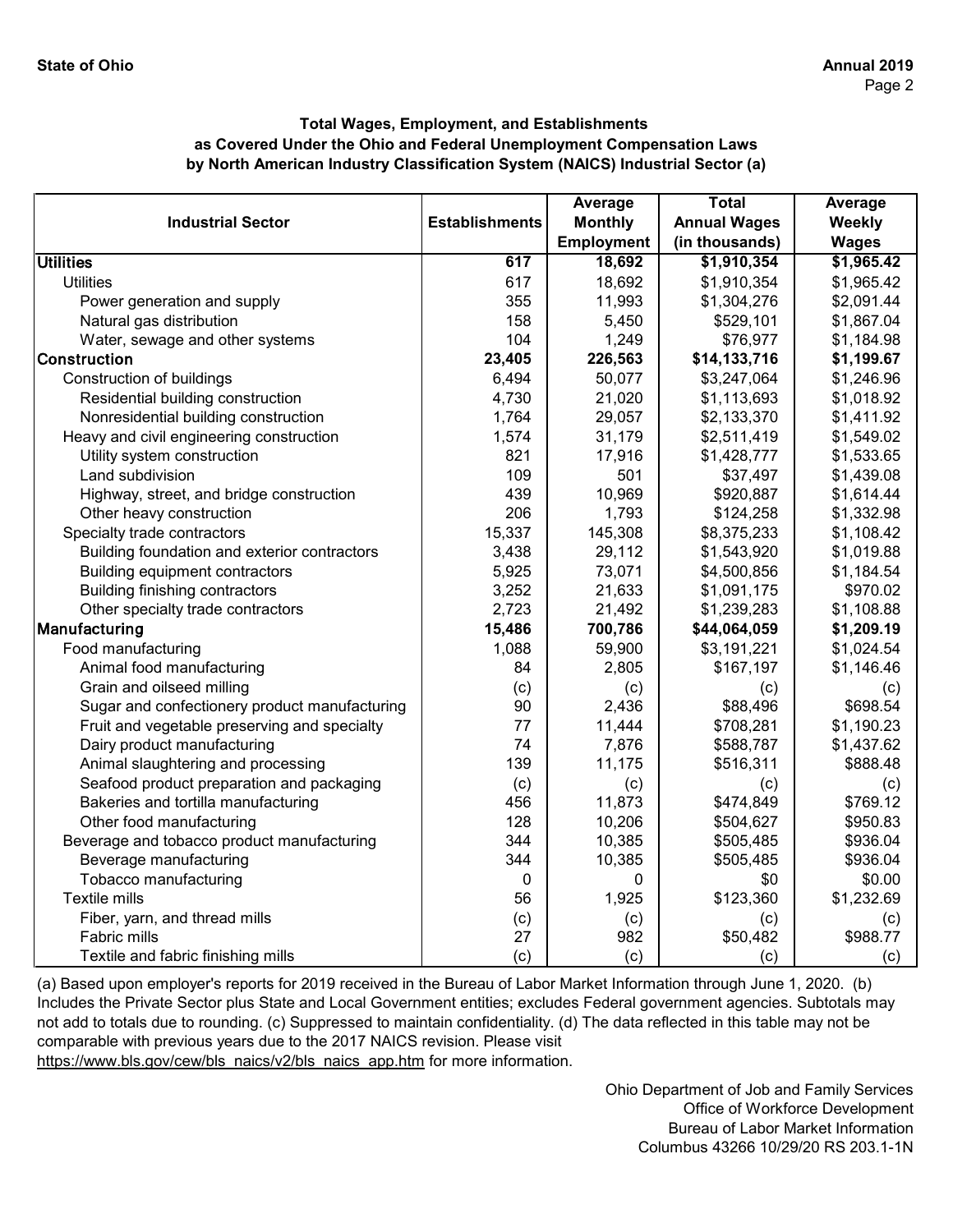|                                             |                       | Average           | <b>Total</b>        | Average      |
|---------------------------------------------|-----------------------|-------------------|---------------------|--------------|
| <b>Industrial Sector</b>                    | <b>Establishments</b> | <b>Monthly</b>    | <b>Annual Wages</b> | Weekly       |
|                                             |                       | <b>Employment</b> | (in thousands)      | <b>Wages</b> |
| Textile product mills                       | $\overline{200}$      | 2,395             | \$98,634            | \$791.90     |
| Textile furnishings mills                   | 33                    | 775               | \$34,205            | \$848.92     |
| Other textile product mills                 | 167                   | 1,620             | \$64,429            | \$764.63     |
| Apparel manufacturing                       | 76                    | 1,706             | \$66,081            | \$744.83     |
| Apparel knitting mills                      | (c)                   | (c)               | (c)                 | (c)          |
| Cut and sew apparel manufacturing           | 64                    | 1,625             | \$61,780            | \$731.29     |
| Accessories and other apparel manufacturing | (c)                   | (c)               | (c)                 | (c)          |
| Leather and allied product manufacturing    | 43                    | 899               | \$40,064            | \$856.63     |
| Leather and hide tanning and finishing      | (c)                   | (c)               | (c)                 | (c)          |
| Footwear manufacturing                      | (c)                   | (c)               | (c)                 | (c)          |
| Other leather product manufacturing         | 33                    | 783               | \$35,075            | \$861.65     |
| Wood product manufacturing                  | 611                   | 12,951            | \$574,354           | \$852.88     |
| Sawmills and wood preservation              | 108                   | 1,588             | \$66,076            | \$800.15     |
| Plywood and engineered wood product mfg.    | 58                    | 1,822             | \$78,896            | \$832.92     |
| Other wood product manufacturing            | 445                   | 9,541             | \$429,382           | \$865.46     |
| Paper manufacturing                         | 325                   | 20,549            | \$1,291,495         | \$1,208.63   |
| Pulp, paper, and paperboard mills           | 25                    | 2,246             | \$166,620           | \$1,426.48   |
| Converted paper product manufacturing       | 300                   | 18,303            | \$1,124,876         | \$1,181.88   |
| Printing and related support activities     | 1,164                 | 21,059            | \$980,437           | \$895.31     |
| Petroleum and coal products manufacturing   | 112                   | 4,776             | \$522,286           | \$2,102.94   |
| Chemical manufacturing                      | 812                   | 46,035            | \$4,438,340         | \$1,854.06   |
| Basic chemical manufacturing                | 190                   | 9,622             | \$871,671           | \$1,742.23   |
| Resin, rubber, and artificial fibers mfg.   | 110                   | 4,999             | \$440,305           | \$1,693.73   |
| Agricultural chemical manufacturing         | 32                    | 1,753             | \$200,739           | \$2,202.25   |
| Pharmaceutical and medicine manufacturing   | 75                    | 5,622             | \$473,463           | \$1,619.56   |
| Paint, coating, and adhesive manufacturing  | 136                   | 8,231             | \$632,601           | \$1,477.92   |
| Soap, cleaning compound, and toiletry mfg.  | 114                   | 10,477            | \$1,443,756         | \$2,650.02   |
| Other chemical product and preparation mfg. | 157                   | 5,331             | \$375,805           | \$1,355.58   |
| Plastics and rubber products manufacturing  | 854                   | 58,260            | \$2,996,383         | \$989.06     |
| Plastics product manufacturing              | 668                   | 44,406            | \$2,213,516         | \$958.60     |
| Rubber product manufacturing                | 186                   | 13,854            | \$782,867           | \$1,086.67   |
| Nonmetallic mineral product manufacturing   | 672                   | 27,483            | \$1,648,498         | \$1,153.52   |
| Clay product and refractory manufacturing   | 96                    | 4,516             | \$237,018           | \$1,009.38   |
| Glass and glass product manufacturing       | 85                    | 8,394             | \$458,749           | \$1,051.02   |
| Cement and concrete product manufacturing   | 291                   | 6,089             | \$344,873           | \$1,089.13   |

[\(a\) Based upon employer's reports for 2019 received in t](https://www.bls.gov/cew/bls_naics/v2/bls_naics_app.htm)he Bureau of Labor Market Information through June 1, 2020. (b) [Includes the Private Sector plus State and Local Governm](https://www.bls.gov/cew/bls_naics/v2/bls_naics_app.htm)ent entities; excludes Federal government agencies. Subtotals may [not add to totals due to rounding. \(c\) Suppressed to main](https://www.bls.gov/cew/bls_naics/v2/bls_naics_app.htm)tain confidentiality. (d) The data reflected in this table may not be [comparable with previous years due to the 2017 NAICS](https://www.bls.gov/cew/bls_naics/v2/bls_naics_app.htm) revision. Please visit

[https://www.bls.gov/cew/bls\\_naics/v2/bls\\_naics\\_app.htm](https://www.bls.gov/cew/bls_naics/v2/bls_naics_app.htm) for more information.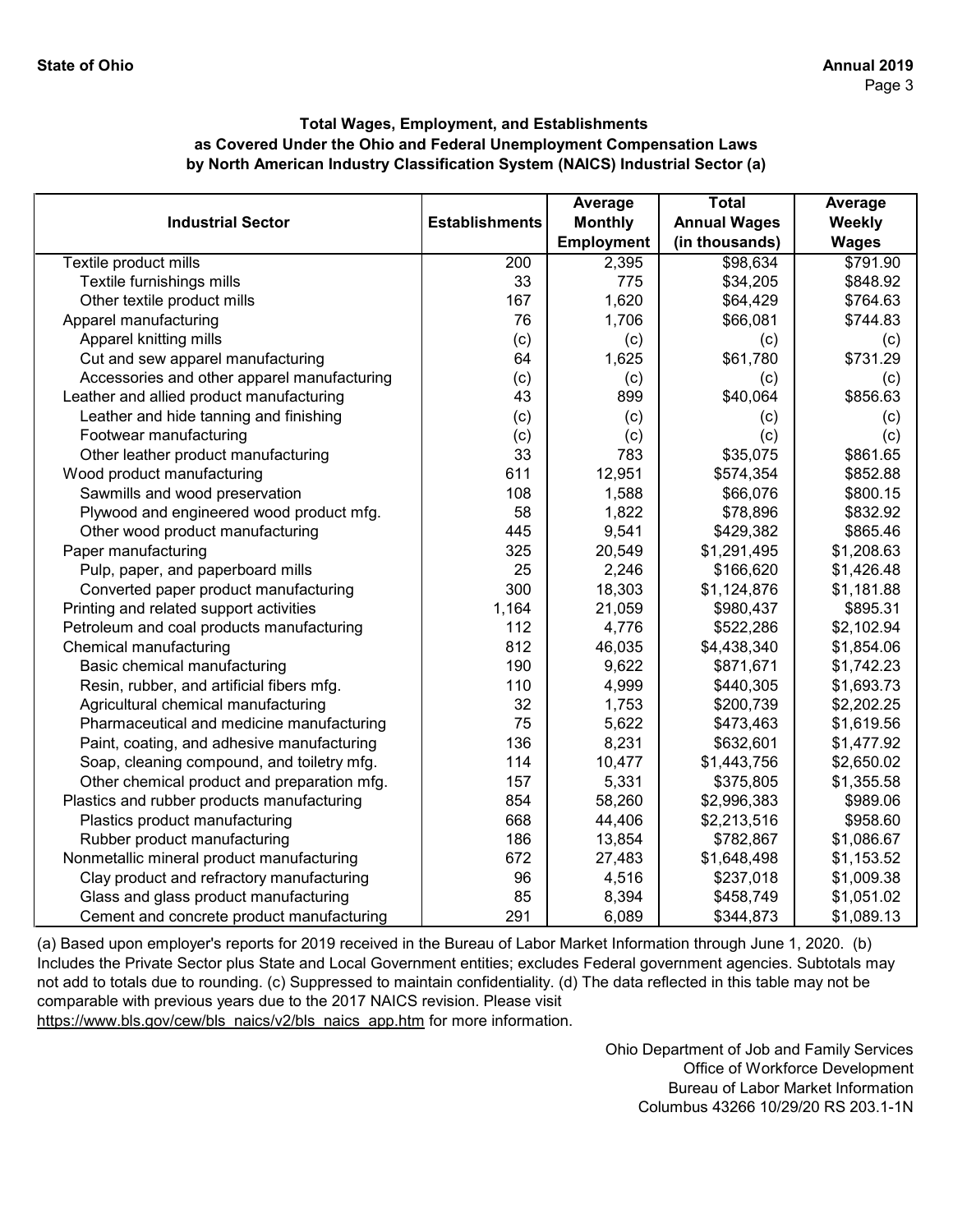|                                               |                       | Average           | <b>Total</b>        | Average      |
|-----------------------------------------------|-----------------------|-------------------|---------------------|--------------|
| <b>Industrial Sector</b>                      | <b>Establishments</b> | <b>Monthly</b>    | <b>Annual Wages</b> | Weekly       |
|                                               |                       | <b>Employment</b> | (in thousands)      | <b>Wages</b> |
| Lime and gypsum product manufacturing         | $\overline{19}$       | 617               | \$41,731            | \$1,300.15   |
| Other nonmetallic mineral products            | 182                   | 7,866             | \$566,127           | \$1,384.00   |
| Primary metal manufacturing                   | 443                   | 35,846            | \$2,474,976         | \$1,327.79   |
| Iron and steel mills and ferroalloy mfg.      | 61                    | 8,082             | \$703,965           | \$1,675.12   |
| Steel product mfg. from purchased steel       | 100                   | 7,757             | \$526,096           | \$1,304.21   |
| Alumina and aluminum production               | 47                    | 3,628             | \$197,638           | \$1,047.54   |
| Other nonferrous metal production             | 54                    | 5,010             | \$386,246           | \$1,482.56   |
| Foundries                                     | 181                   | 11,368            | \$661,031           | \$1,118.21   |
| Fabricated metal product manufacturing        | 3,549                 | 102,302           | \$5,859,299         | \$1,101.42   |
| Forging and stamping                          | 217                   | 10,045            | \$613,715           | \$1,174.98   |
| Cutlery and handtool manufacturing            | 83                    | 3,550             | \$203,306           | \$1,101.37   |
| Architectural and structural metals mfg.      | 677                   | 18,471            | \$973,966           | \$1,014.04   |
| Boiler, tank, and shipping container mfg.     | 108                   | 7,751             | \$524,962           | \$1,302.40   |
| Hardware manufacturing                        | 32                    | 1,299             | \$64,708            | \$957.96     |
| Spring and wire product manufacturing         | 77                    | 2,878             | \$144,491           | \$965.46     |
| Machine shops and threaded product mfg.       | 1,529                 | 25,605            | \$1,382,614         | \$1,038.40   |
| Coating, engraving, and heat treating metals  | 470                   | 13,391            | \$676,006           | \$970.79     |
| Other fabricated metal product manufacturing  | 357                   | 19,312            | \$1,275,531         | \$1,270.19   |
| Machinery manufacturing                       | 1,824                 | 79,971            | \$5,246,066         | \$1,261.54   |
| Ag., construction, and mining machinery mfg.  | 117                   | 6,782             | \$391,526           | \$1,110.19   |
| Industrial machinery manufacturing            | 244                   | 9,824             | \$625,640           | \$1,224.67   |
| Commercial and service industry machinery     | 108                   | 3,614             | \$217,047           | \$1,154.94   |
| HVAC and commercial refrigeration equipment   | 85                    | 6,600             | \$436,279           | \$1,271.31   |
| Metalworking machinery manufacturing          | 793                   | 22,508            | \$1,390,672         | \$1,188.17   |
| Turbine and power transmission equipment mfg. | 75                    | 3,738             | \$251,475           | \$1,293.90   |
| Other general purpose machinery manufacturing | 403                   | 26,905            | \$1,933,427         | \$1,381.92   |
| Computer and electronic product manufacturing | 531                   | 21,305            | \$1,482,207         | \$1,337.90   |
| Computer and peripheral equipment mfg.        | 26                    | 910               | \$63,475            | \$1,341.77   |
| Communications equipment manufacturing        | 36                    | 1,762             | \$136,261           | \$1,487.60   |
| Audio and video equipment manufacturing       | 10                    | 131               | \$7,513             | \$1,105.02   |
| Semiconductor and electronic component mfg.   | 135                   | 7,488             | \$443,853           | \$1,139.98   |
| Electronic instrument manufacturing           | 315                   | 10,661            | \$803,118           | \$1,448.69   |
| Magnetic media manufacturing and reproducing  | 9                     | 354               | \$27,987            | \$1,518.58   |
| Electrical equipment and appliance mfg.       | 335                   | 26,419            | \$1,625,629         | \$1,183.33   |
| Electric lighting equipment manufacturing     | (c)                   | (c)               | (c)                 | (c)          |

[\(a\) Based upon employer's reports for 2019 received in t](https://www.bls.gov/cew/bls_naics/v2/bls_naics_app.htm)he Bureau of Labor Market Information through June 1, 2020. (b) [Includes the Private Sector plus State and Local Governm](https://www.bls.gov/cew/bls_naics/v2/bls_naics_app.htm)ent entities; excludes Federal government agencies. Subtotals may [not add to totals due to rounding. \(c\) Suppressed to main](https://www.bls.gov/cew/bls_naics/v2/bls_naics_app.htm)tain confidentiality. (d) The data reflected in this table may not be [comparable with previous years due to the 2017 NAICS](https://www.bls.gov/cew/bls_naics/v2/bls_naics_app.htm) revision. Please visit

[https://www.bls.gov/cew/bls\\_naics/v2/bls\\_naics\\_app.htm](https://www.bls.gov/cew/bls_naics/v2/bls_naics_app.htm) for more information.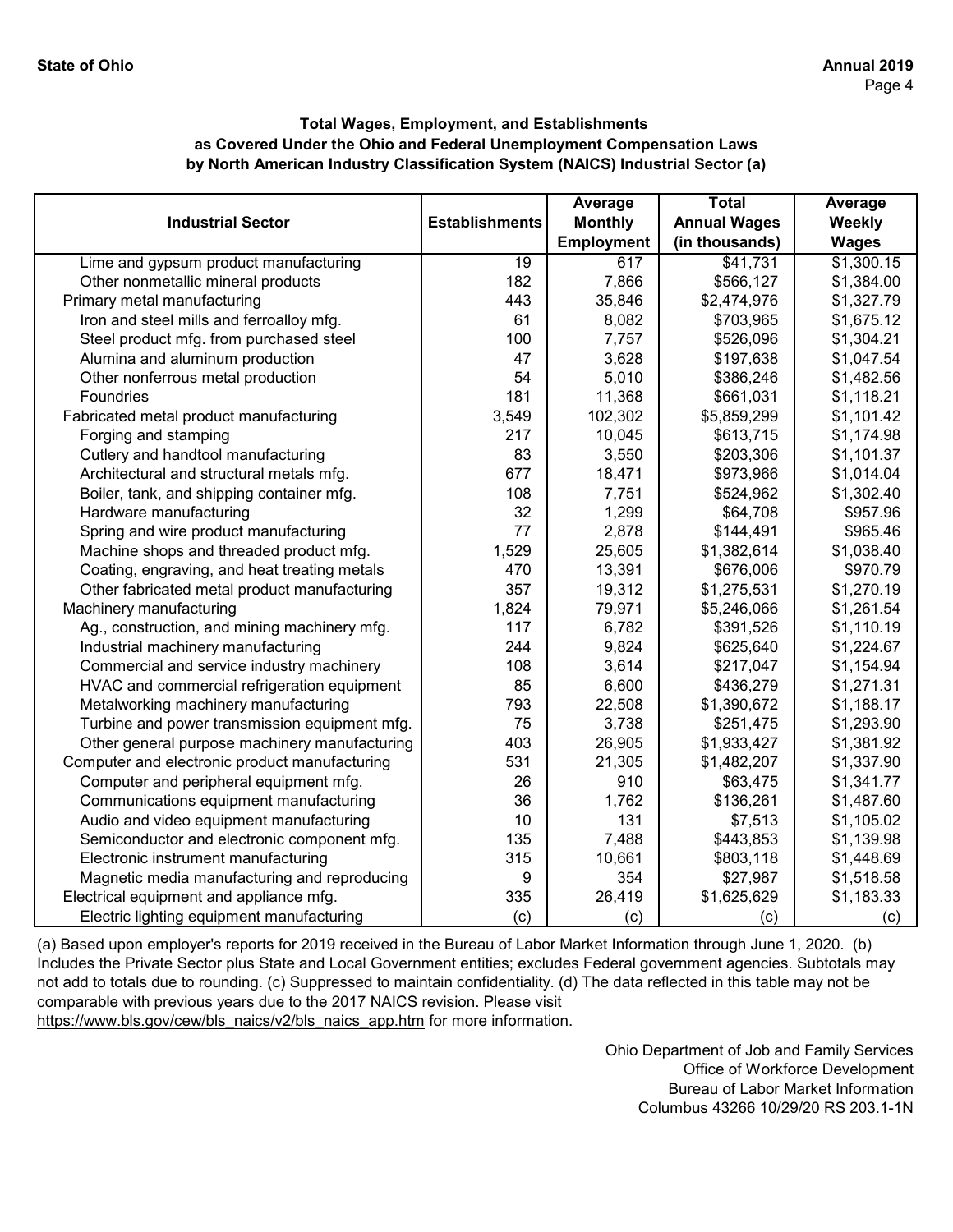|                                               |                       | Average           | <b>Total</b>        | Average      |
|-----------------------------------------------|-----------------------|-------------------|---------------------|--------------|
| <b>Industrial Sector</b>                      | <b>Establishments</b> | <b>Monthly</b>    | <b>Annual Wages</b> | Weekly       |
|                                               |                       | <b>Employment</b> | (in thousands)      | <b>Wages</b> |
| Household appliance manufacturing             | (c)                   | (c)               | (c)                 | (c)          |
| Electrical equipment manufacturing            | 154                   | 7,962             | \$580,185           | \$1,401.38   |
| Other electrical equipment and component mfg. | 118                   | 6,683             | \$412,511           | \$1,186.98   |
| Transportation equipment manufacturing        | 811                   | 128,819           | \$9,045,936         | \$1,350.42   |
| Motor vehicle manufacturing                   | 30                    | 22,241            | \$1,785,336         | \$1,543.67   |
| Motor vehicle body and trailer manufacturing  | 109                   | 9,599             | \$486,660           | \$975.02     |
| Motor vehicle parts manufacturing             | 471                   | 75,340            | \$4,536,038         | \$1,157.83   |
| Aerospace product and parts manufacturing     | 152                   | 20,078            | \$2,135,055         | \$2,045.02   |
| Railroad rolling stock manufacturing          | 8                     | 257               | \$11,926            | \$891.50     |
| Ship and boat building                        | 15                    | 291               | \$14,773            | \$976.00     |
| Other transportation equipment manufacturing  | 27                    | 1,013             | \$76,148            | \$1,446.08   |
| Furniture and related product manufacturing   | 711                   | 15,562            | \$725,169           | \$896.13     |
| Household and institutional furniture mfg.    | 515                   | 11,701            | \$527,772           | \$867.40     |
| Office furniture and fixtures manufacturing   | 176                   | 3,154             | \$163,974           | \$999.96     |
| Other furniture related product manufacturing | 21                    | 708               | \$33,423            | \$908.37     |
| Miscellaneous manufacturing                   | 931                   | 22,238            | \$1,128,138         | \$975.60     |
| Medical equipment and supplies manufacturing  | 329                   | 9,284             | \$518,099           | \$1,073.19   |
| Other miscellaneous manufacturing             | 602                   | 12,954            | \$610,039           | \$905.63     |
| Wholesale Trade                               | 24,077                | 237,007           | \$17,405,790        | \$1,412.31   |
| Merchant wholesalers, durable goods           | 12,744                | 141,864           | \$10,270,239        | \$1,392.21   |
| Motor vehicle and parts merchant wholesalers  | 954                   | 16,514            | \$923,268           | \$1,075.15   |
| Furniture and furnishing merchant wholesalers | 339                   | 4,000             | \$244,611           | \$1,175.94   |
| Lumber and const. supply merchant wholesalers | 828                   | 7,618             | \$454,185           | \$1,146.60   |
| Commercial equip. merchant wholesalers        | 2,612                 | 29,305            | \$2,770,268         | \$1,817.96   |
| Metal and mineral merchant wholesalers        | 811                   | 11,230            | \$852,173           | \$1,459.31   |
| Appliance and electric goods merchant whls.   | 1,331                 | 12,257            | \$939,242           | \$1,473.69   |
| Hardware and plumbing merchant wholesalers    | 1,045                 | 12,329            | \$793,432           | \$1,237.60   |
| Machinery and supply merchant wholesalers     | 3,565                 | 35,715            | \$2,609,310         | \$1,404.98   |
| Misc. durable goods merchant wholesalers      | 1,259                 | 12,897            | \$683,750           | \$1,019.58   |
| Merchant wholesalers, nondurable goods        | 5,979                 | 76,648            | \$5,538,754         | \$1,389.65   |
| Paper and paper product merchant wholesalers  | 552                   | 5,758             | \$417,562           | \$1,394.71   |
| Druggists' goods merchant wholesalers         | 731                   | 9,740             | \$1,092,170         | \$2,156.42   |
| Apparel and piece goods merchant wholesalers  | 282                   | 2,013             | \$138,705           | \$1,324.98   |
| Grocery and Related Product Wholesalers       | 1,407                 | 27,141            | \$1,639,422         | \$1,161.62   |
| Farm product raw material merch. whls.        | 236                   | 2,415             | \$115,124           | \$916.87     |

[\(a\) Based upon employer's reports for 2019 received in t](https://www.bls.gov/cew/bls_naics/v2/bls_naics_app.htm)he Bureau of Labor Market Information through June 1, 2020. (b) [Includes the Private Sector plus State and Local Governm](https://www.bls.gov/cew/bls_naics/v2/bls_naics_app.htm)ent entities; excludes Federal government agencies. Subtotals may [not add to totals due to rounding. \(c\) Suppressed to main](https://www.bls.gov/cew/bls_naics/v2/bls_naics_app.htm)tain confidentiality. (d) The data reflected in this table may not be [comparable with previous years due to the 2017 NAICS](https://www.bls.gov/cew/bls_naics/v2/bls_naics_app.htm) revision. Please visit [https://www.bls.gov/cew/bls\\_naics/v2/bls\\_naics\\_app.htm](https://www.bls.gov/cew/bls_naics/v2/bls_naics_app.htm) for more information.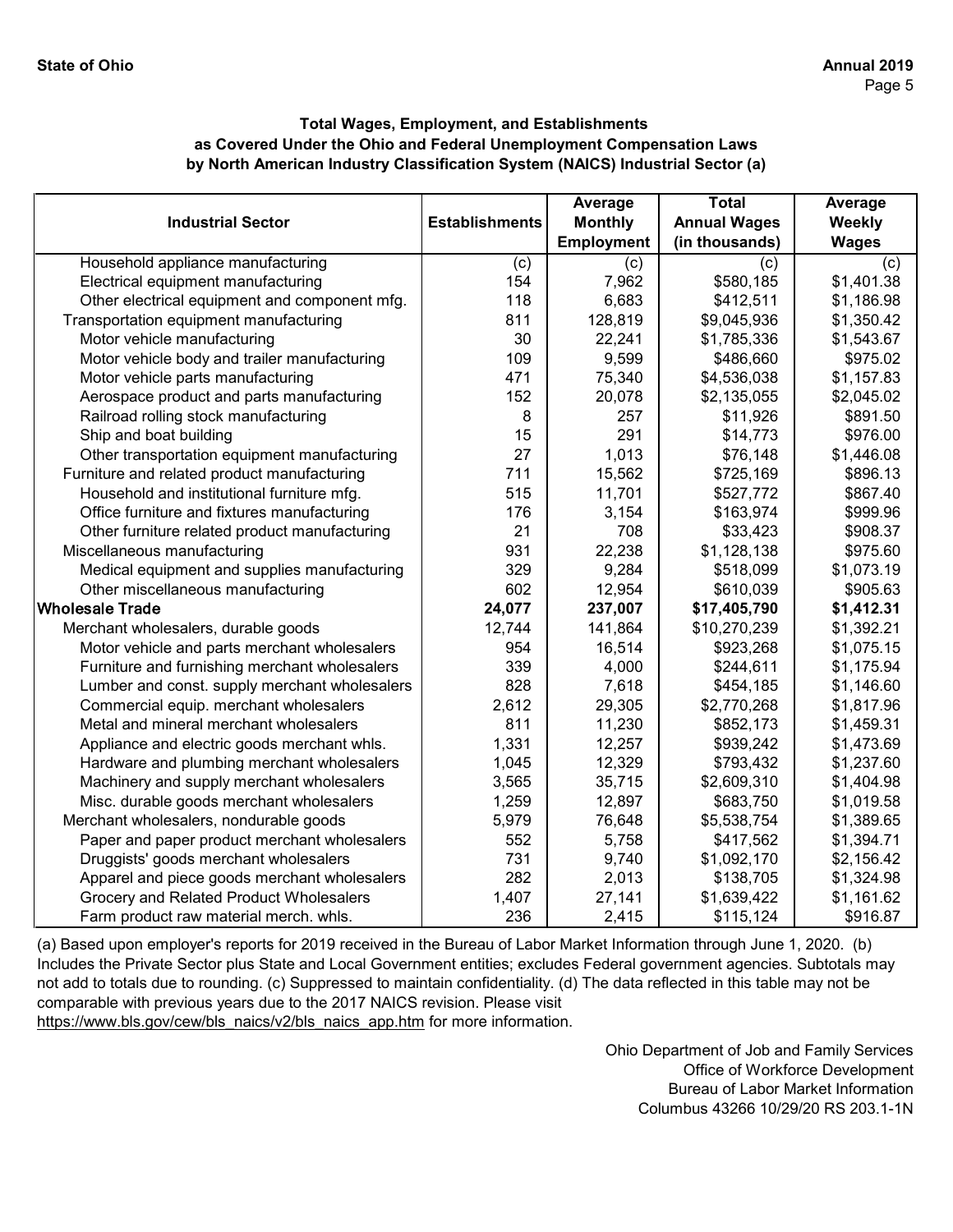|                                               |                       | Average           | <b>Total</b>        | Average      |
|-----------------------------------------------|-----------------------|-------------------|---------------------|--------------|
| <b>Industrial Sector</b>                      | <b>Establishments</b> | <b>Monthly</b>    | <b>Annual Wages</b> | Weekly       |
|                                               |                       | <b>Employment</b> | (in thousands)      | <b>Wages</b> |
| Chemical merchant wholesalers                 | 1,129                 | 10,391            | \$993,961           | \$1,839.63   |
| Petroleum merchant wholesalers                | 344                   | 3,406             | \$231,630           | \$1,307.65   |
| Alcoholic beverage merchant wholesalers       | 266                   | 6,086             | \$353,401           | \$1,116.63   |
| Misc. nondurable goods merchant wholesalers   | 1,034                 | 9,699             | \$556,779           | \$1,104.00   |
| Electronic markets and agents and brokers     | 5,354                 | 18,496            | \$1,596,798         | \$1,660.27   |
| <b>Retail Trade</b>                           | 35,272                | 555,075           | \$16,469,127        | \$570.58     |
| Motor vehicle and parts dealers               | 4,632                 | 79,625            | \$3,795,093         | \$916.58     |
| Automobile dealers                            | 1,789                 | 50,209            | \$2,740,325         | \$1,049.60   |
| Other motor vehicle dealers                   | 400                   | 4,795             | \$209,757           | \$841.33     |
| Auto parts, accessories, and tire stores      | 2,443                 | 24,622            | \$845,011           | \$660.00     |
| Furniture and home furnishings stores         | 1,462                 | 13,408            | \$476,033           | \$682.79     |
| Furniture stores                              | 715                   | 7,126             | \$280,776           | \$757.75     |
| Home furnishings stores                       | 747                   | 6,282             | \$195,257           | \$597.75     |
| Electronics and appliance stores              | 1,530                 | 15,274            | \$671,916           | \$845.96     |
| Building material and garden supply stores    | 2,643                 | 51,656            | \$1,713,707         | \$637.98     |
| Building material and supplies dealers        | 1,913                 | 44,544            | \$1,495,305         | \$645.56     |
| Lawn and garden equipment and supplies stores | 730                   | 7,112             | \$218,402           | \$590.58     |
| Food and beverage stores                      | 4,832                 | 100,763           | \$2,349,727         | \$448.44     |
| Grocery stores                                | 3,276                 | 89,831            | \$2,125,499         | \$455.02     |
| Specialty food stores                         | 724                   | 6,804             | \$153,385           | \$433.50     |
| Beer, wine, and liquor stores                 | 832                   | 4,128             | \$70,842            | \$330.04     |
| Health and personal care stores               | 3,528                 | 35,835            | \$1,219,374         | \$654.37     |
| Gasoline stations                             | 3,758                 | 36,848            | \$811,639           | \$423.60     |
| Clothing and clothing accessories stores      | 3,520                 | 36,140            | \$713,104           | \$379.46     |
| Clothing stores                               | 2,309                 | 26,235            | \$444,710           | \$325.98     |
| Shoe stores                                   | 575                   | 5,944             | \$114,290           | \$369.75     |
| Jewelry, luggage, and leather goods stores    | 636                   | 3,961             | \$154,105           | \$748.19     |
| Sports, hobby, music instrument, book stores  | 1,636                 | 18,007            | \$350,168           | \$373.98     |
| Sporting goods and musical instrument stores  | 1,420                 | 15,957            | \$318,498           | \$383.85     |
| Book stores and news dealers                  | 216                   | 2,049             | \$31,670            | \$297.17     |
| General merchandise stores                    | 2,629                 | 109,252           | \$2,529,257         | \$445.21     |
| Department stores                             | 401                   | 33,600            | \$653,370           | \$373.94     |
| General merchandise stores, including         |                       |                   |                     |              |
| warehouse clubs and supercenters              | 2,228                 | 75,652            | \$1,875,887         | \$476.85     |
| Miscellaneous store retailers                 | 3,708                 | 30,466            | \$681,350           | \$430.08     |
| <b>Florists</b>                               | 507                   | 2,817             | \$48,764            | \$332.92     |

[\(a\) Based upon employer's reports for 2019 received in t](https://www.bls.gov/cew/bls_naics/v2/bls_naics_app.htm)he Bureau of Labor Market Information through June 1, 2020. (b) [Includes the Private Sector plus State and Local Governm](https://www.bls.gov/cew/bls_naics/v2/bls_naics_app.htm)ent entities; excludes Federal government agencies. Subtotals may [not add to totals due to rounding. \(c\) Suppressed to main](https://www.bls.gov/cew/bls_naics/v2/bls_naics_app.htm)tain confidentiality. (d) The data reflected in this table may not be [comparable with previous years due to the 2017 NAICS](https://www.bls.gov/cew/bls_naics/v2/bls_naics_app.htm) revision. Please visit [https://www.bls.gov/cew/bls\\_naics/v2/bls\\_naics\\_app.htm](https://www.bls.gov/cew/bls_naics/v2/bls_naics_app.htm) for more information.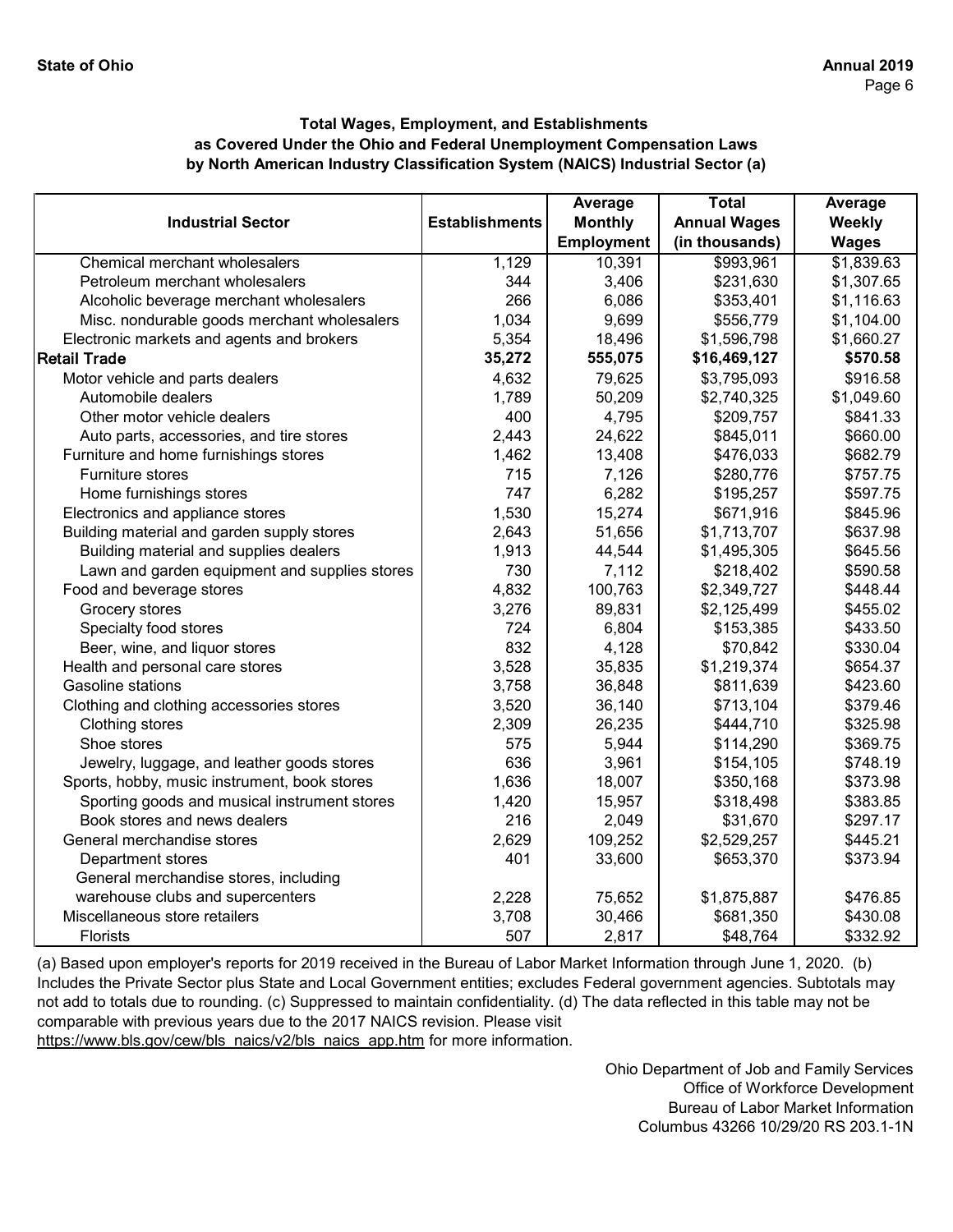|                                              |                       | Average           | <b>Total</b>        | Average      |
|----------------------------------------------|-----------------------|-------------------|---------------------|--------------|
| <b>Industrial Sector</b>                     | <b>Establishments</b> | <b>Monthly</b>    | <b>Annual Wages</b> | Weekly       |
|                                              |                       | <b>Employment</b> | (in thousands)      | <b>Wages</b> |
| Office supplies, stationery, and gift stores | 834                   | 7,688             | \$171,473           | \$428.92     |
| Used merchandise stores                      | 692                   | 7,886             | \$145,281           | \$354.29     |
| Other miscellaneous store retailers          | 1,676                 | 12,075            | \$315,832           | \$503.00     |
| Nonstore retailers                           | 1,397                 | 27,802            | \$1,157,759         | \$800.85     |
| Electronic shopping and mail-order houses    | 872                   | 18,455            | \$793,164           | \$826.52     |
| Vending machine operators                    | 159                   | 5,645             | \$175,487           | \$597.81     |
| Direct selling establishments                | 366                   | 3,702             | \$189,108           | \$982.38     |
| <b>Transportation and Warehousing</b>        | 8,992                 | 211,116           | \$10,780,847        | \$982.04     |
| Air transportation                           | 150                   | 10,183            | \$1,169,023         | \$2,207.73   |
| Scheduled air transportation                 | 44                    | 4,047             | \$257,675           | \$1,224.48   |
| Nonscheduled air transportation              | 106                   | 6,136             | \$911,348           | \$2,856.21   |
| Rail transportation                          | 9                     | 15                | 1113                | \$1,443.33   |
| Water transportation                         | 46                    | 765               | \$60,191            | \$1,513.77   |
| Sea, coastal, and Great Lakes transportation | 27                    | 452               | \$37,110            | \$1,580.35   |
| Inland water transportation                  | 19                    | 313               | \$23,081            | \$1,417.73   |
| Truck transportation                         | 5,404                 | 72,512            | \$3,904,353         | \$1,035.48   |
| General freight trucking                     | 3,620                 | 53,781            | \$2,911,785         | \$1,041.19   |
| Specialized freight trucking                 | 1,784                 | 18,731            | \$992,568           | \$1,019.06   |
| Transit and ground passenger transportation  | 475                   | 10,799            | \$274,320           | \$488.54     |
| Urban transit systems                        | (c)                   | (c)               | (c)                 | (c)          |
| Interurban and rural bus transportation      | (c)                   | (c)               | (c)                 | (c)          |
| Taxi and limousine service                   | 131                   | 1,490             | \$33,653            | \$434.35     |
| School and employee bus transportation       | 64                    | 4,413             | \$108,510           | \$472.88     |
| Charter bus industry                         | 33                    | 879               | \$28,663            | \$627.04     |
| Other ground passenger transportation        | 236                   | 3,524             | \$88,101            | \$480.81     |
| Pipeline transportation                      | 122                   | 2,165             | \$271,309           | \$2,409.56   |
| Pipeline transportation of crude oil         | (c)                   | (c)               | (c)                 | (c)          |
| Pipeline transportation of natural gas       | 46                    | 577               | \$59,433            | \$1,981.13   |
| Other pipeline transportation                | (c)                   | (c)               | (c)                 | (c)          |
| Scenic and sightseeing transportation        | 26                    | 273               | \$5,935             | \$418.48     |
| Scenic and sightseeing transportation, land  | 12                    | 144               | \$3,446             | \$459.35     |
| Scenic and sightseeing transportation, water | (c)                   | (c)               | (c)                 | (c)          |
| Scenic and sightseeing transportation, other | (c)                   | (c)               | (c)                 | (c)          |
| Support activities for transportation        | 1,338                 | 22,212            | \$1,182,196         | \$1,023.52   |
| Support activities for air transportation    | 216                   | 5,778             | \$317,744           | \$1,057.54   |

[\(a\) Based upon employer's reports for 2019 received in t](https://www.bls.gov/cew/bls_naics/v2/bls_naics_app.htm)he Bureau of Labor Market Information through June 1, 2020. (b) [Includes the Private Sector plus State and Local Governm](https://www.bls.gov/cew/bls_naics/v2/bls_naics_app.htm)ent entities; excludes Federal government agencies. Subtotals may [not add to totals due to rounding. \(c\) Suppressed to main](https://www.bls.gov/cew/bls_naics/v2/bls_naics_app.htm)tain confidentiality. (d) The data reflected in this table may not be [comparable with previous years due to the 2017 NAICS](https://www.bls.gov/cew/bls_naics/v2/bls_naics_app.htm) revision. Please visit [https://www.bls.gov/cew/bls\\_naics/v2/bls\\_naics\\_app.htm](https://www.bls.gov/cew/bls_naics/v2/bls_naics_app.htm) for more information.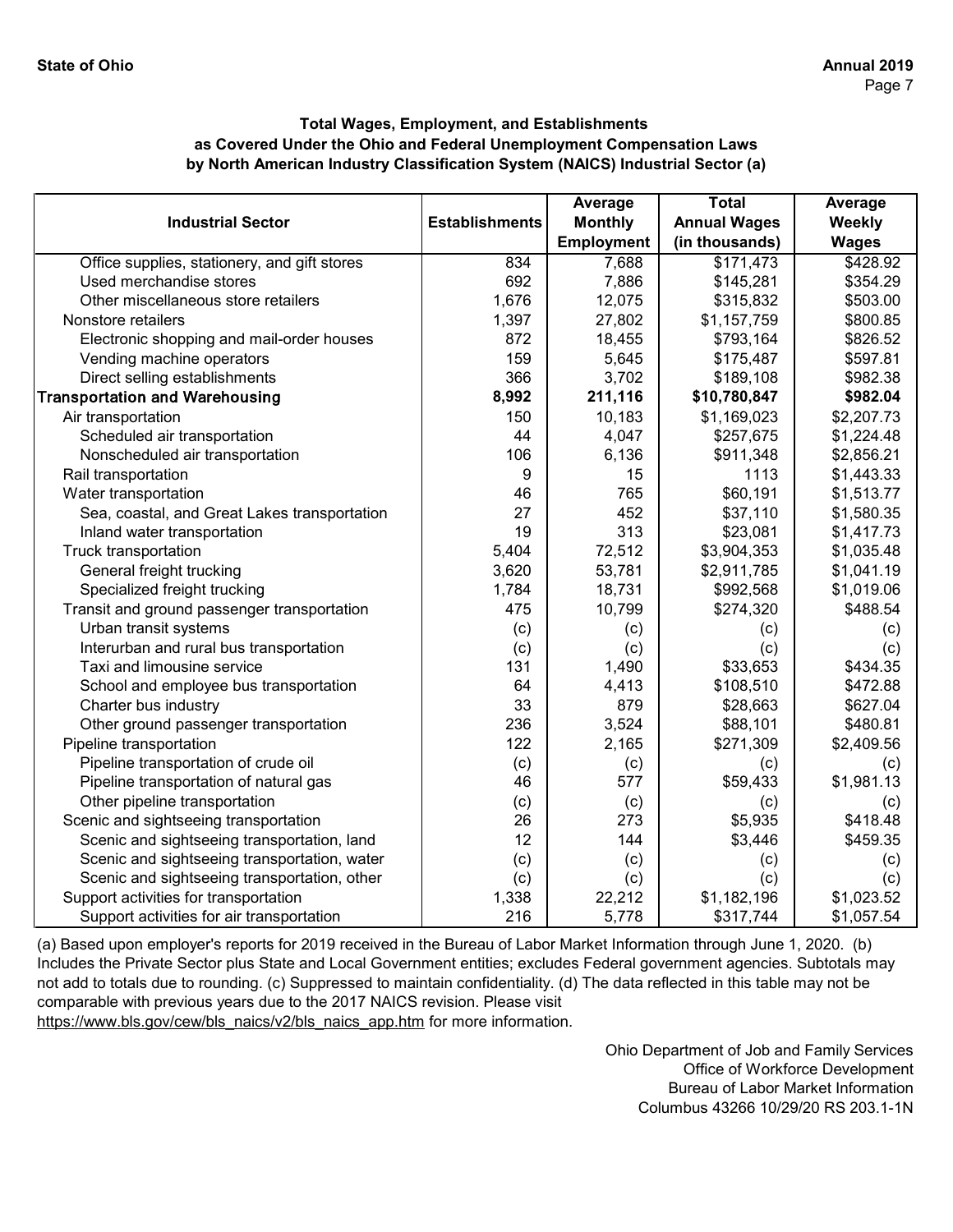|                                                |                       | Average           | <b>Total</b>        | Average      |
|------------------------------------------------|-----------------------|-------------------|---------------------|--------------|
| <b>Industrial Sector</b>                       | <b>Establishments</b> | <b>Monthly</b>    | <b>Annual Wages</b> | Weekly       |
|                                                |                       | <b>Employment</b> | (in thousands)      | <b>Wages</b> |
| Support activities for rail transportation     | 76                    | 1,600             | \$81,256            | \$976.94     |
| Support activities for water transportation    | 41                    | 886               | \$50,709            | \$1,100.85   |
| Support activities for road transportation     | 383                   | 3,904             | \$155,509           | \$765.98     |
| Freight transportation arrangement             | 517                   | 8,188             | \$500,287           | \$1,174.98   |
| Other support activities for transportation    | 105                   | 1,857             | \$76,692            | \$794.42     |
| Postal service                                 | $\mathbf{0}$          | 0                 | \$0                 | \$0.00       |
| Couriers and messengers                        | 614                   | 28,721            | \$1,208,715         | \$809.31     |
| Couriers and express delivery services         | 400                   | 25,850            | \$1,100,414         | \$818.65     |
| Local messengers and local delivery            | 214                   | 2,872             | \$108,300           | \$725.27     |
| Warehousing and storage                        | 808                   | 63,472            | \$2,703,692         | \$819.17     |
| Information                                    | 4,915                 | 69,330            | \$5,034,249         | \$1,396.40   |
| Publishing industries, except Internet         | 1,704                 | 20,201            | \$1,571,520         | \$1,496.06   |
| Newspaper, book, and directory publishers      | 583                   | 12,445            | \$798,385           | \$1,233.71   |
| Software publishers                            | 1,121                 | 7,756             | \$773,134           | \$1,917.00   |
| Motion picture and sound recording industries  | 524                   | 6,441             | \$161,683           | \$482.75     |
| Motion picture and video industries            | 476                   | 6,280             | \$153,265           | \$469.33     |
| Sound recording industries                     | 48                    | 161               | \$8,418             | \$1,006.58   |
| Broadcasting, except Internet                  | 254                   | 5,874             | \$367,740           | \$1,203.90   |
| Radio and television broadcasting              | 240                   | 5,801             | \$363,886           | \$1,206.23   |
| Cable and other subscription programming       | 14                    | 73                | \$3,854             | \$1,018.77   |
| Telecommunications                             | 1,130                 | 22,412            | \$1,611,851         | \$1,383.04   |
| Wired and wireless telecommunications carriers | 875                   | 19,579            | \$1,365,677         | \$1,341.42   |
| Satellite telecommunications                   | 19                    | 42                | \$3,087             | \$1,399.63   |
| Other telecommunications                       | 236                   | 2,792             | \$243,087           | \$1,674.63   |
| Data processing, hosting and related services  | 758                   | 8,435             | \$740,155           | \$1,687.46   |
| Other information services                     | 546                   | 5,967             | \$581,300           | \$1,873.58   |
| <b>Finance and Insurance</b>                   | 17,506                | 226,713           | \$18,819,509        | \$1,596.35   |
| Monetary authorities - central bank            | (c)                   | (c)               | (c)                 | (c)          |
| Credit intermediation and related activities   | 6,598                 | 95,793            | \$6,932,090         | \$1,391.63   |
| Depository credit intermediation               | 4,435                 | 61,565            | \$4,150,750         | \$1,296.54   |
| Nondepository credit intermediation            | 1,321                 | 19,456            | \$1,436,108         | \$1,419.46   |
| Activities related to credit intermediation    | 842                   | 14,772            | \$1,345,232         | \$1,751.33   |
| Securities, commodity contracts, investments   | 3,754                 | 19,747            | \$2,961,742         | \$2,884.33   |
| Securities and commodity contracts brokerage   | 1,550                 | 9,490             | \$1,626,301         | \$3,295.42   |

[\(a\) Based upon employer's reports for 2019 received in t](https://www.bls.gov/cew/bls_naics/v2/bls_naics_app.htm)he Bureau of Labor Market Information through June 1, 2020. (b) [Includes the Private Sector plus State and Local Governm](https://www.bls.gov/cew/bls_naics/v2/bls_naics_app.htm)ent entities; excludes Federal government agencies. Subtotals may [not add to totals due to rounding. \(c\) Suppressed to main](https://www.bls.gov/cew/bls_naics/v2/bls_naics_app.htm)tain confidentiality. (d) The data reflected in this table may not be [comparable with previous years due to the 2017 NAICS](https://www.bls.gov/cew/bls_naics/v2/bls_naics_app.htm) revision. Please visit [https://www.bls.gov/cew/bls\\_naics/v2/bls\\_naics\\_app.htm](https://www.bls.gov/cew/bls_naics/v2/bls_naics_app.htm) for more information.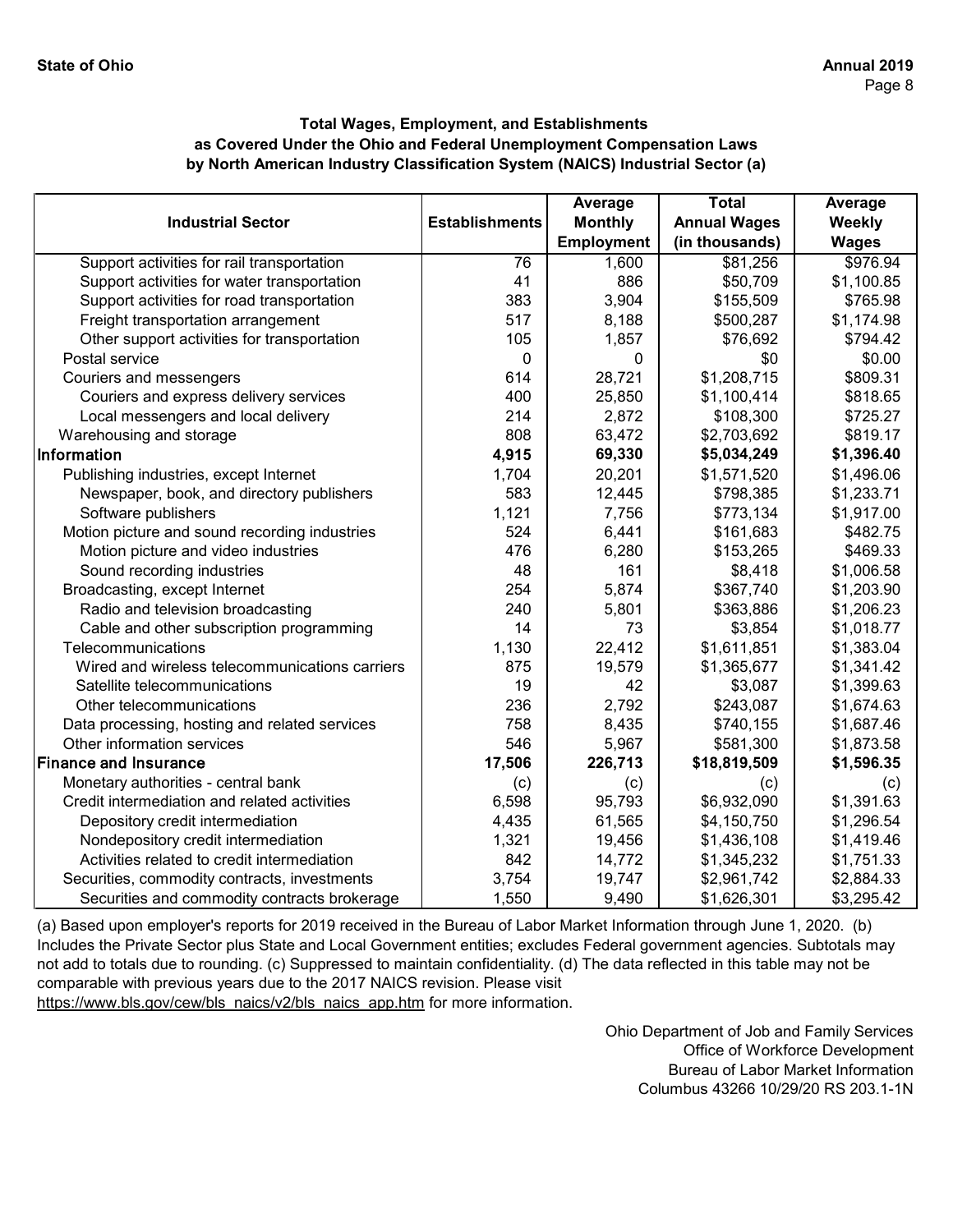|                                                |                       | Average           | <b>Total</b>        | Average      |
|------------------------------------------------|-----------------------|-------------------|---------------------|--------------|
| <b>Industrial Sector</b>                       | <b>Establishments</b> | <b>Monthly</b>    | <b>Annual Wages</b> | Weekly       |
|                                                |                       | <b>Employment</b> | (in thousands)      | <b>Wages</b> |
| Securities and commodity exchanges             | 12                    | 11                | \$954               | \$1,643.56   |
| Other financial investment activities          | 2,192                 | 10,245            | \$1,334,486         | \$2,504.87   |
| Insurance carriers and related activities      | 6,956                 | 109,943           | \$8,785,032         | \$1,536.63   |
| Insurance carriers                             | 1,075                 | 66,639            | \$5,888,425         | \$1,699.29   |
| Insurance agencies and brokerages              | 5,881                 | 43,305            | \$2,896,607         | \$1,286.33   |
| Funds, trusts, and other financial vehicles    | (c)                   | (c)               | (c)                 | (c)          |
| Insurance and employee benefit funds           | (c)                   | (c)               | (c)                 | (c)          |
| Other investment pools and funds               | 134                   | 115               | \$15,593            | \$2,599.92   |
| <b>Real Estate and Rental and Leasing</b>      | 11,614                | 65,844            | \$3,322,054         | \$970.27     |
| Real estate                                    | 9,416                 | 46,458            | \$2,355,046         | \$974.85     |
| Lessors of real estate                         | 3,382                 | 17,598            | \$776,050           | \$848.08     |
| Offices of real estate agents and brokers      | 2,683                 | 7,173             | \$413,454           | \$1,108.46   |
| Activities related to real estate              | 3,351                 | 21,687            | \$1,165,541         | \$1,033.54   |
| Rental and leasing services                    | 2,043                 | 18,745            | \$912,571           | \$936.21     |
| Automotive equipment rental and leasing        | 699                   | 7,664             | \$380,134           | \$953.81     |
| Consumer goods rental                          | 763                   | 5,233             | \$186,585           | \$685.73     |
| General rental centers                         | 98                    | 1,174             | \$48,553            | \$795.21     |
| Machinery and equipment rental and leasing     | 483                   | 4,674             | \$297,300           | \$1,223.21   |
| Lessors of nonfinancial intangible assets      | 155                   | 641               | \$54,436            | \$1,632.94   |
| <b>Professional and Technical Services</b>     | 33,997                | 268,351           | \$20,955,609        | \$1,501.73   |
| Professional and technical services            | 33,997                | 268,351           | \$20,955,609        | \$1,501.73   |
| Legal services                                 | 5,187                 | 31,521            | \$2,366,675         | \$1,443.92   |
| Accounting and bookkeeping services            | 4,168                 | 30,697            | \$2,110,150         | \$1,321.96   |
| Architectural and engineering services         | 3,886                 | 43,239            | \$3,405,427         | \$1,514.58   |
| Specialized design services                    | 951                   | 7,083             | \$559,468           | \$1,518.94   |
| Computer systems design and related services   | 9,032                 | 64,800            | \$6,057,201         | \$1,797.60   |
| Management and technical consulting services   | 6,200                 | 35,236            | \$2,902,357         | \$1,584.02   |
| Scientific research and development services   | 803                   | 18,373            | \$1,735,637         | \$1,816.69   |
| Advertising, PR, and related services          | 1,629                 | 12,917            | \$694,261           | \$1,033.65   |
| Other professional and technical services      | 2,141                 | 24,486            | \$1,124,433         | \$883.10     |
| <b>Management of Companies and Enterprises</b> | 2,232                 | 141,407           | \$16,190,377        | \$2,201.83   |
| Management of companies and enterprises        | 2,232                 | 141,407           | \$16,190,377        | \$2,201.83   |
| <b>Administrative and Waste Services</b>       | 18,102                | 325,205           | \$11,914,500        | \$704.56     |
| Administrative and support services            | 16,996                | 307,230           | \$10,843,963        | \$678.77     |
| Office administrative services                 | 1,627                 | 20,776            | \$1,489,474         | \$1,378.71   |

[\(a\) Based upon employer's reports for 2019 received in t](https://www.bls.gov/cew/bls_naics/v2/bls_naics_app.htm)he Bureau of Labor Market Information through June 1, 2020. (b) [Includes the Private Sector plus State and Local Governm](https://www.bls.gov/cew/bls_naics/v2/bls_naics_app.htm)ent entities; excludes Federal government agencies. Subtotals may [not add to totals due to rounding. \(c\) Suppressed to main](https://www.bls.gov/cew/bls_naics/v2/bls_naics_app.htm)tain confidentiality. (d) The data reflected in this table may not be [comparable with previous years due to the 2017 NAICS](https://www.bls.gov/cew/bls_naics/v2/bls_naics_app.htm) revision. Please visit [https://www.bls.gov/cew/bls\\_naics/v2/bls\\_naics\\_app.htm](https://www.bls.gov/cew/bls_naics/v2/bls_naics_app.htm) for more information.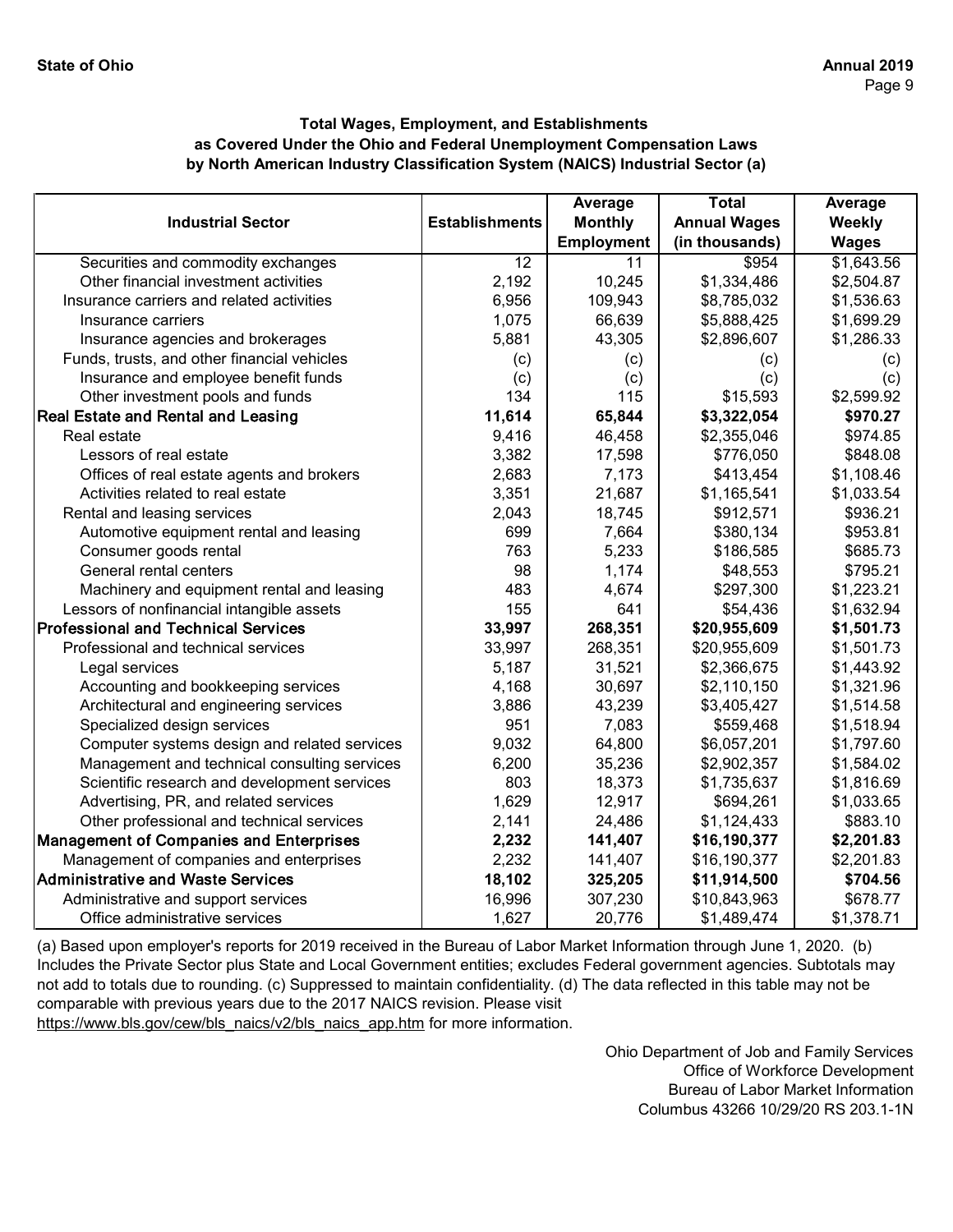|                                             |                       | Average        | <b>Total</b>        | Average      |
|---------------------------------------------|-----------------------|----------------|---------------------|--------------|
| <b>Industrial Sector</b>                    | <b>Establishments</b> | <b>Monthly</b> | <b>Annual Wages</b> | Weekly       |
|                                             |                       | Employment     | (in thousands)      | <b>Wages</b> |
| Facilities support services                 | 183                   | 4,650          | \$207,053           | \$856.27     |
| <b>Employment services</b>                  | 3,764                 | 134,607        | \$4,155,526         | \$593.69     |
| <b>Business support services</b>            | 1,226                 | 34,666         | \$1,468,158         | \$814.44     |
| Travel arrangement and reservation services | 536                   | 3,379          | \$166,645           | \$948.37     |
| Investigation and security services         | 1,182                 | 24,619         | \$752,446           | \$587.75     |
| Services to buildings and dwellings         | 7,719                 | 73,112         | \$2,122,821         | \$558.37     |
| Other support services                      | 758                   | 11,421         | \$481,840           | \$811.33     |
| Waste management and remediation services   | 1,106                 | 17,975         | \$1,070,537         | \$1,145.37   |
| Waste collection                            | 407                   | 5,964          | \$295,169           | \$951.79     |
| Waste treatment and disposal                | 218                   | 5,050          | \$331,672           | \$1,262.92   |
| Remediation and other waste services        | 482                   | 6,960          | \$443,696           | \$1,225.90   |
| <b>Educational Services</b>                 | 3,297                 | 91,647         | \$3,528,390         | \$740.38     |
| <b>Educational services</b>                 | 3,297                 | 91,647         | \$3,528,390         | \$740.38     |
| Elementary and secondary schools            | 541                   | 34,236         | \$1,048,272         | \$588.83     |
| Junior colleges                             | 45                    | 1,299          | \$47,964            | \$710.21     |
| Colleges and universities                   | 232                   | 35,759         | \$1,815,714         | \$976.46     |
| Business, computer and management training  | 341                   | 1,375          | \$82,800            | \$1,158.17   |
| Technical and trade schools                 | 333                   | 3,124          | \$139,128           | \$856.33     |
| Other schools and instruction               | 1,337                 | 11,548         | \$191,577           | \$319.04     |
| Educational support services                | 470                   | 4,306          | \$202,935           | \$906.27     |
| <b>Health Care and Social Assistance</b>    | 32,227                | 817,244        | \$39,999,417        | \$941.23     |
| Ambulatory health care services             | 21,170                | 275,348        | \$16,933,407        | \$1,182.65   |
| Offices of physicians                       | 7,013                 | 95,691         | \$9,533,989         | \$1,916.02   |
| Offices of dentists                         | 3,950                 | 32,435         | \$1,662,135         | \$985.48     |
| Offices of other health practitioners       | 5,216                 | 34,898         | \$1,412,106         | \$778.15     |
| Outpatient care centers                     | 1,651                 | 32,335         | \$1,606,292         | \$955.31     |
| Medical and diagnostic laboratories         | 813                   | 6,537          | \$381,363           | \$1,121.94   |
| Home health care services                   | 2,039                 | 63,131         | \$1,911,074         | \$582.15     |
| Other ambulatory health care services       | 491                   | 10,322         | \$426,448           | \$794.52     |
| Hospitals                                   | 397                   | 256,728        | \$15,073,491        | \$1,129.12   |
| General medical and surgical hospitals      | 303                   | 247,845        | \$14,663,938        | \$1,137.81   |
| Psychiatric and substance abuse hospitals   | 41                    | 3,780          | \$156,216           | \$794.81     |
| Other hospitals                             | 53                    | 5,103          | \$253,337           | \$954.81     |
| Nursing and residential care facilities     | 3,969                 | 166,954        | \$4,980,324         | \$573.67     |
| Nursing care facilities, skilled nursing    | 1,108                 | 92,306         | \$2,904,048         | \$605.02     |

[\(a\) Based upon employer's reports for 2019 received in the](https://www.bls.gov/cew/bls_naics/v2/bls_naics_app.htm) Bureau of Labor Market Information through June 1, 2020. (b) [Includes the Private Sector plus State and Local Governm](https://www.bls.gov/cew/bls_naics/v2/bls_naics_app.htm)ent entities; excludes Federal government agencies. Subtotals may [not add to totals due to rounding. \(c\) Suppressed to mainta](https://www.bls.gov/cew/bls_naics/v2/bls_naics_app.htm)in confidentiality. (d) The data reflected in this table may not be [comparable with previous years due to the 2017 NAICS re](https://www.bls.gov/cew/bls_naics/v2/bls_naics_app.htm)vision. Please visit [https://www.bls.gov/cew/bls\\_naics/v2/bls\\_naics\\_app.htm f](https://www.bls.gov/cew/bls_naics/v2/bls_naics_app.htm)or more information.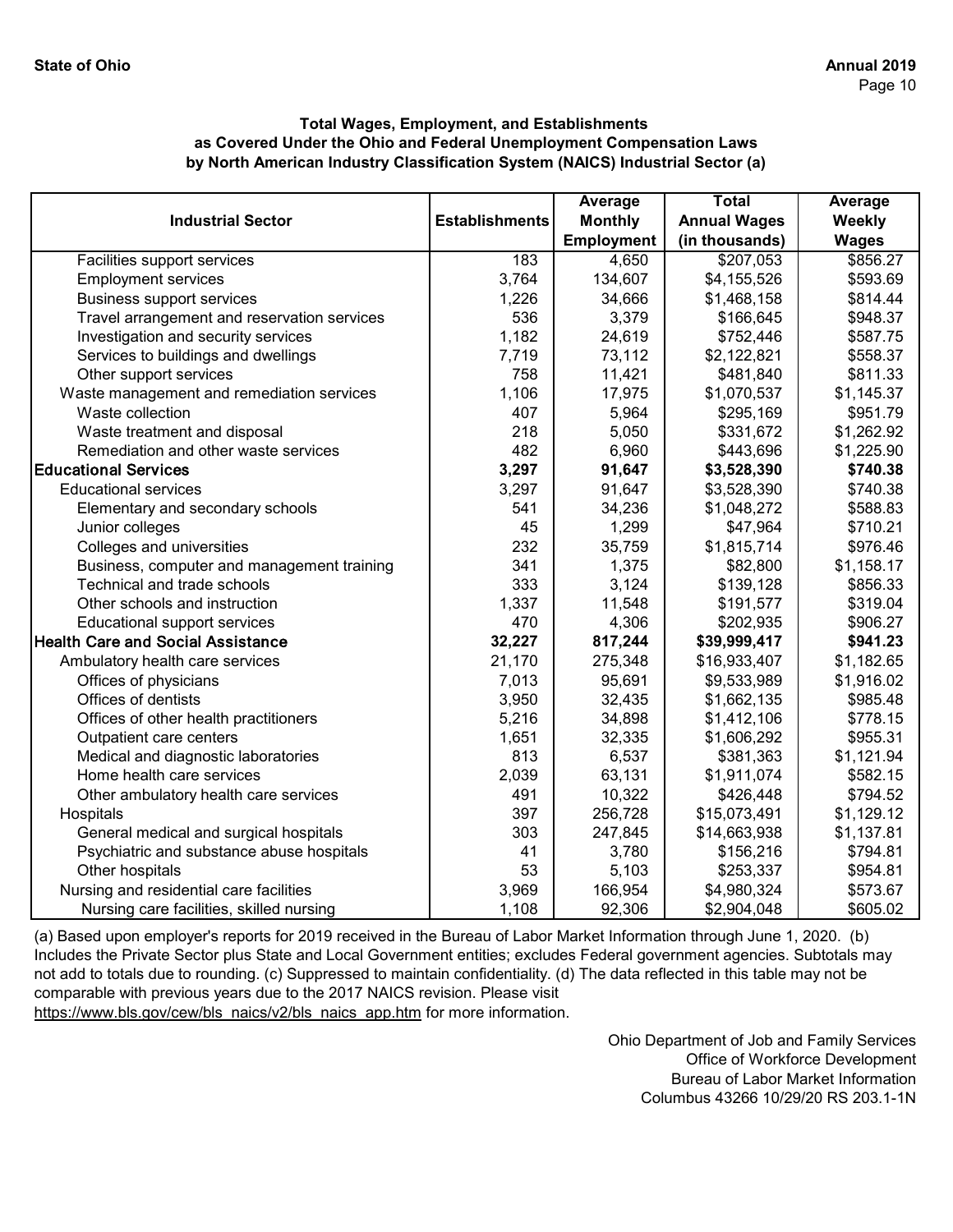|                                              |                       | Average           | <b>Total</b>        | Average      |
|----------------------------------------------|-----------------------|-------------------|---------------------|--------------|
| <b>Industrial Sector</b>                     | <b>Establishments</b> | <b>Monthly</b>    | <b>Annual Wages</b> | Weekly       |
|                                              |                       | <b>Employment</b> | (in thousands)      | <b>Wages</b> |
| Residential mental health facilities         | 1,932                 | 32,495            | \$908,159           | \$537.46     |
| Continuing care, assisted living facilities  | 716                   | 37,753            | \$1,029,607         | \$524.46     |
| Other residential care facilities            | 213                   | 4,400             | \$138,510           | \$605.33     |
| Social assistance                            | 6,692                 | 118,215           | \$3,012,194         | \$490.02     |
| Individual and family services               | 3,324                 | 65,180            | \$1,754,527         | \$517.65     |
| Emergency and other relief services          | 417                   | 6,616             | \$239,274           | \$695.48     |
| Vocational rehabilitation services           | 322                   | 11,741            | \$264,066           | \$432.54     |
| Child day care services                      | 2,629                 | 34,677            | \$754,328           | \$418.33     |
| Arts, Entertainment, and Recreation          | 4,053                 | 83,316            | \$2,953,145         | \$681.63     |
| Performing arts and spectator sports         | 994                   | 15,440            | \$1,512,019         | \$1,883.23   |
| Performing arts companies                    | 181                   | 3,020             | \$120,866           | \$769.73     |
| Spectator sports                             | 145                   | 5,002             | \$1,027,173         | \$3,948.88   |
| Promoters of performing arts and sports      | 296                   | 6,147             | \$310,708           | \$972.10     |
| Agents and managers for public figures       | 57                    | 132               | \$9,989             | \$1,458.02   |
| Independent artists, writers, and performers | 316                   | 1,140             | \$43,284            | \$730.27     |
| Museums, historical sites, zoos, and parks   | 202                   | 8,010             | \$240,229           | \$576.73     |
| Amusements, gambling, and recreation         | 2,857                 | 59,866            | \$1,200,897         | \$385.77     |
| Amusement parks and arcades                  | 131                   | 6,512             | \$123,244           | \$363.96     |
| <b>Gambling industries</b>                   | 57                    | 7,360             | \$264,984           | \$692.40     |
| Other amusement and recreation industries    | 2,669                 | 45,994            | \$812,669           | \$339.79     |
| <b>Accommodation and Food Services</b>       | 24,982                | 486,937           | \$8,564,434         | \$338.23     |
| Accommodation                                | 1,865                 | 38,675            | \$901,131           | \$448.08     |
| Traveler accommodation                       | 1,611                 | 36,559            | \$856,116           | \$450.35     |
| RV parks and recreational camps              | 213                   | 1,782             | \$36,244            | \$391.25     |
| Rooming and boarding houses                  | 41                    | 335               | \$8,771             | \$503.52     |
| Food services and drinking places            | 23,118                | 448,262           | \$7,663,303         | \$328.77     |
| Special food services                        | 1,426                 | 20,145            | \$459,717           | \$438.87     |
| Drinking places (alcoholic beverages)        | 2,105                 | 14,885            | \$240,305           | \$310.46     |
| Restaurants and other eating places          | 19,586                | 413,232           | \$6,963,282         | \$324.06     |
| Other Services, Except Public Administration | 24,048                | 157,551           | \$5,532,461         | \$675.30     |
| Repair and maintenance                       | 7,810                 | 49,290            | \$2,395,364         | \$934.56     |
| Automotive repair and maintenance            | 5,701                 | 33,635            | \$1,379,270         | \$788.60     |
| Electronic equipment repair and maintenance  | 457                   | 3,509             | \$232,647           | \$1,275.10   |
| Commercial machinery repair and maintenance  | 1,116                 | 9,746             | \$696,596           | \$1,374.48   |

[\(a\) Based upon employer's reports for 2019 received in t](https://www.bls.gov/cew/bls_naics/v2/bls_naics_app.htm)he Bureau of Labor Market Information through June 1, 2020. (b) [Includes the Private Sector plus State and Local Governm](https://www.bls.gov/cew/bls_naics/v2/bls_naics_app.htm)ent entities; excludes Federal government agencies. Subtotals may [not add to totals due to rounding. \(c\) Suppressed to main](https://www.bls.gov/cew/bls_naics/v2/bls_naics_app.htm)tain confidentiality. (d) The data reflected in this table may not be [comparable with previous years due to the 2017 NAICS](https://www.bls.gov/cew/bls_naics/v2/bls_naics_app.htm) revision. Please visit [https://www.bls.gov/cew/bls\\_naics/v2/bls\\_naics\\_app.htm](https://www.bls.gov/cew/bls_naics/v2/bls_naics_app.htm) for more information.